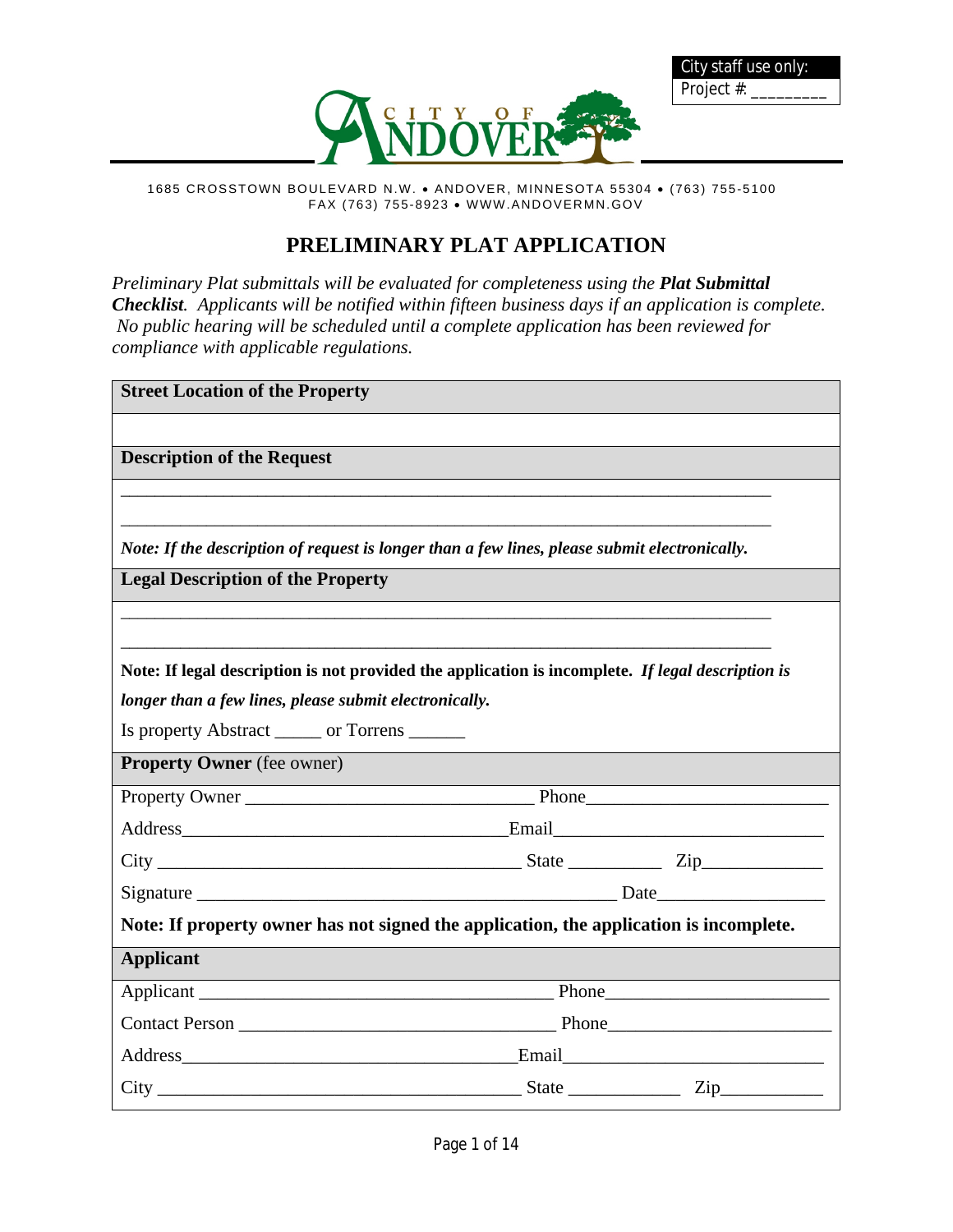# **CONNECTED ACTIONS** *(if applicable)*

| Comprehensive Plan Amendment Requested: YES () NO ()    |
|---------------------------------------------------------|
|                                                         |
| Rezoning Requested: YES () NO ()                        |
|                                                         |
| Planned Unit Development Review Requested: YES () NO () |
| Explain:                                                |

#### *NOTE:* **Submittal of this application and fees does not preclude the applicant and/or property owner from meeting all the requirements as set out in City Code, including:**

- 
- Zoning regulations (Title 12), Shoreland Management regulations (Title 13, Chapter 4)
- Flood Control regulations (Title 14) Scenic River Ordinance (Title 13, Chapter 5)
- Subdivision regulations (Title 11) Nuisance Tree regulations (Title 14)
- And other such Ordinances and Policies in place and effect by the City of Andover and any other governmental unit having jurisdiction thereon.

## **PLAT MONITORING INFORMATION** *(if applicable)*

If the proposed development falls within the boundaries of the Metropolitan Urban Service Area (MUSA), please provide the following information to assist with plat monitoring by the Metropolitan Council.

#### **Please provide the acreage for each of the following:**

Gross Residential Acres: Public Parks & Open Space:

Wetlands/Water Bodies/Ponds at or under 100-Year Flood Elevation:

Arterial Roads Right-of-Way: Other:

# **REVIEW PROCEDURE**

**Pre-Application Meeting:** Prior to the preparation of a preliminary plat, the subdivider(s) and/or owners shall meet with the City Planner and City Engineer to review applicable ordinances, regulations, and plans in regard to the area proposed to be subdivided. The subdivider(s) and/or owners are encouraged to bring any concept drawings that have been prepared.

**Sketch Plan Application:** Applicants are advised, but not required in most cases, to submit a sketch plan for review and comment prior to submitting a preliminary plat. A separate application and fee are required to initiate this process. Review of sketch plans by the Planning Commission and City Council prior to submitting a preliminary plat is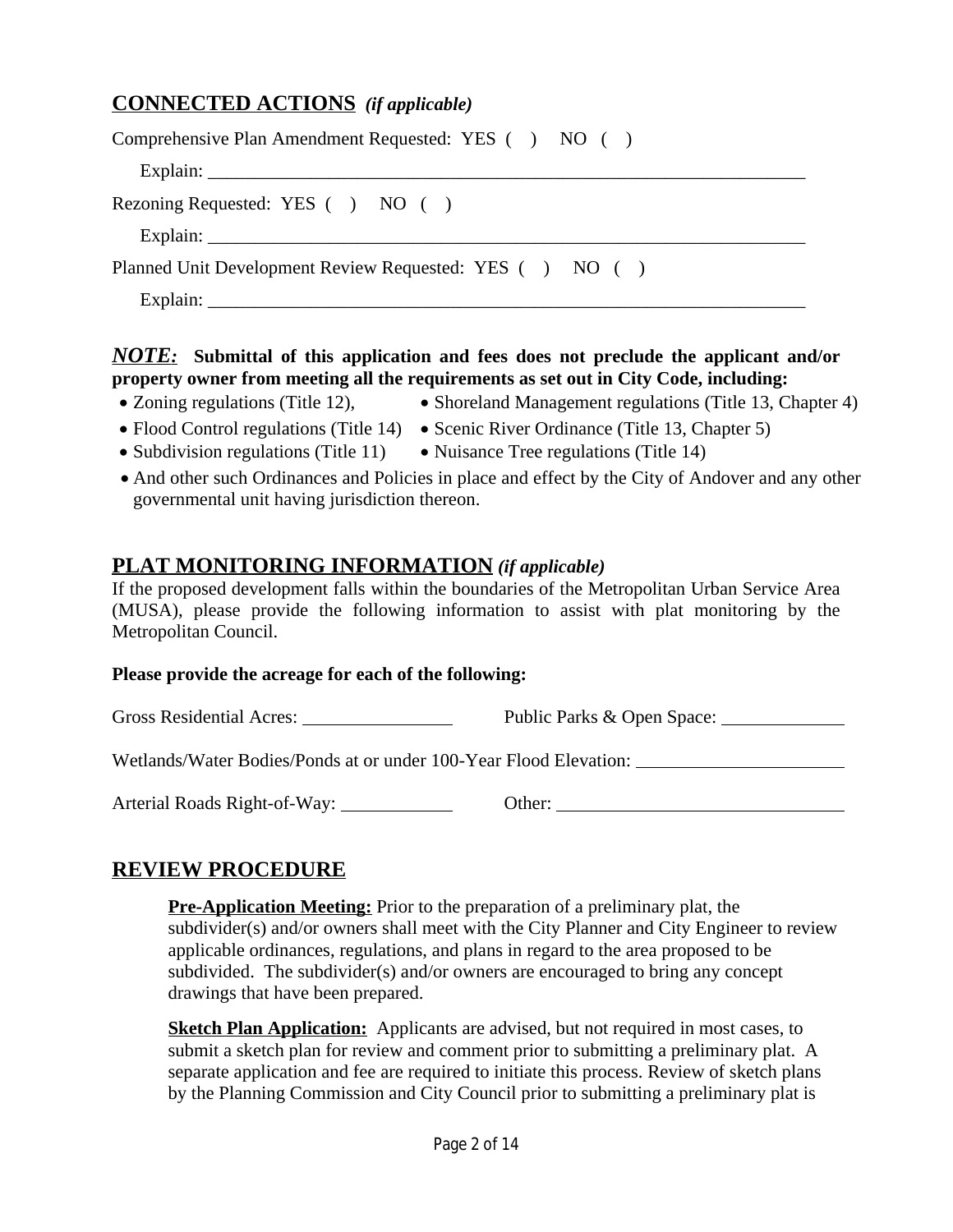advised for all proposals, especially those that vary from established zoning and subdivision standards and/or require planned unit development review.

**Preliminary Plat Review:** Plats will be processed in compliance with Minnesota Statute 462.358. The Andover Review Committee (ARC) will review and comment on complete preliminary plat submittals to assist the applicant in achieving compliance with applicable ordinances. Plats that do not substantially conform with applicable ordinances will not be scheduled for a public hearing until the issues have been resolved and/or will proceed with a recommendation of denial as the end of the review period approaches. The procedure for preliminary plat review is provided in City Code 11-2-2

The applicant is responsible for demonstrating compliance with the regulations of the appropriate watershed management organization and the Anoka County Highway Department.

**Planning Commission Public Hearing:** Once a plat application achieves substantial compliance with applicable ordinances, a public hearing will be scheduled to be held by the Planning Commission. A public notice will be issued to the newspaper and property owners within 350 feet of the proposed development site. A sign will be placed on the property indicating that a public hearing will be held. The applicant must provide eight (8) full size copies and one reduction of the revised plat for the Planning Commission to review.

**City Council Review:** The City Council will review the proposed plat and the recommendations of the Planning Commission. The Application Deadlines & Hearing Dates handout will be used to determine the meeting date. The applicant must provide eight (8) full size copies and one (1) reduction of the revised plat for the City Council to review.

**Final Plat Review:** The procedure for final plat review and approval is provided in City Code 11-2-3

**Timing and procedure for Public Improvement Projects:** Please refer to the **Development Policy Guideline.**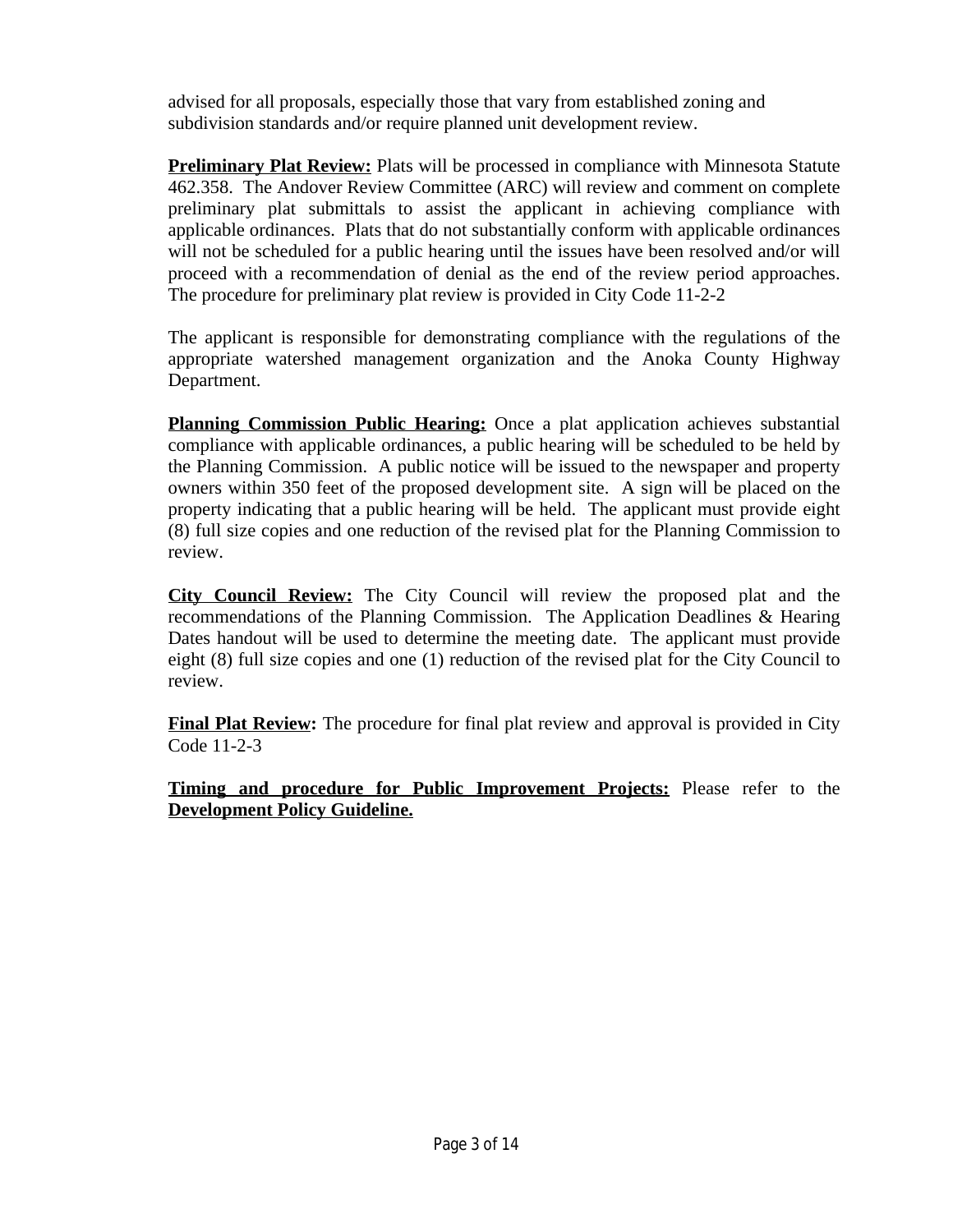# **FEES AND APPLICANT ACKNOWLEDGEMENT**

**Preliminary Plat Application Fees:** Application fees shall be paid at the time of application and shall cover such costs as review by the Andover Review Committee, attorney, site inspections, etc. Additional plat escrow fees may be required as the development proceeds toward completion.

|                                                                                             | <b>Fees</b>                                                                               |                       |                                                                                          |                                       |  |
|---------------------------------------------------------------------------------------------|-------------------------------------------------------------------------------------------|-----------------------|------------------------------------------------------------------------------------------|---------------------------------------|--|
|                                                                                             | 1. The following fees shall be paid upon submittal of the application:                    |                       |                                                                                          |                                       |  |
|                                                                                             | <b>FEE DESCRIPTION</b>                                                                    |                       | <b>AMOUNT</b>                                                                            |                                       |  |
|                                                                                             | a. Filing Fee                                                                             |                       | \$400.00                                                                                 |                                       |  |
|                                                                                             | b. Plat Escrow Deposit                                                                    |                       | (If this escrow does not cover the review costs, then<br>additional billing will occur). |                                       |  |
|                                                                                             | Urban Plat/Per Lot                                                                        |                       | $$400.00 \text{ x}$ hots =                                                               |                                       |  |
|                                                                                             | Rural Plat/Per Lot                                                                        |                       |                                                                                          |                                       |  |
|                                                                                             | Commercial/Per Lot                                                                        |                       |                                                                                          |                                       |  |
|                                                                                             |                                                                                           |                       |                                                                                          |                                       |  |
|                                                                                             | c. Public Notification Sign                                                               |                       | \$30.00                                                                                  |                                       |  |
|                                                                                             |                                                                                           |                       |                                                                                          |                                       |  |
|                                                                                             | <b>Total Application Fee</b>                                                              |                       |                                                                                          |                                       |  |
|                                                                                             |                                                                                           |                       |                                                                                          |                                       |  |
|                                                                                             | 2. The following fees shall be paid after approval:                                       |                       |                                                                                          |                                       |  |
|                                                                                             | <b>FEE DESCRIPTION</b>                                                                    |                       | <b>AMOUNT</b>                                                                            |                                       |  |
|                                                                                             | a. Park Dedication Fee:                                                                   | Residential           | \$4,806.00 per lot*                                                                      |                                       |  |
|                                                                                             |                                                                                           | Commercial/Industrial |                                                                                          | \$14,417.00 per acre or 10% of market |  |
|                                                                                             |                                                                                           |                       | value of land, whichever is less*                                                        |                                       |  |
|                                                                                             |                                                                                           |                       |                                                                                          |                                       |  |
| $h_{-}$                                                                                     | <b>Trail Fee:</b>                                                                         | Residential           | \$983.00 per lot*                                                                        |                                       |  |
|                                                                                             |                                                                                           | Commercial/Industrial | Developer's Responsibility                                                               |                                       |  |
|                                                                                             |                                                                                           |                       |                                                                                          |                                       |  |
|                                                                                             |                                                                                           |                       |                                                                                          | *As per current Fee Ordinance         |  |
|                                                                                             | Applicant Acknowledgement (please sign in the space provided below)                       |                       |                                                                                          |                                       |  |
|                                                                                             | I hereby submit this Preliminary Plat Application and declare <b>THAT THE INFORMATION</b> |                       |                                                                                          |                                       |  |
|                                                                                             | AND MATERIAL SUBMITTED WITH THIS APPLICATION IS COMPLETE AND                              |                       |                                                                                          |                                       |  |
| <b>ACCURATE</b> per City Ordinances and policy requirements.                                |                                                                                           |                       |                                                                                          |                                       |  |
|                                                                                             |                                                                                           |                       |                                                                                          |                                       |  |
| I understand that <b>ONLY COMPLETE APPLICATIONS AND FEES</b> will be accepted and           |                                                                                           |                       |                                                                                          |                                       |  |
| forwarded on to the Planning and Zoning Commission for public hearing and on to the City    |                                                                                           |                       |                                                                                          |                                       |  |
| Council for approval or disapproval. I understand that the application will be processed in |                                                                                           |                       |                                                                                          |                                       |  |
| sequence with respect to other submittals.                                                  |                                                                                           |                       |                                                                                          |                                       |  |
|                                                                                             |                                                                                           |                       |                                                                                          |                                       |  |
|                                                                                             |                                                                                           |                       |                                                                                          |                                       |  |
|                                                                                             |                                                                                           |                       | <b>Applicant's Signature</b>                                                             | Date                                  |  |
|                                                                                             |                                                                                           |                       |                                                                                          |                                       |  |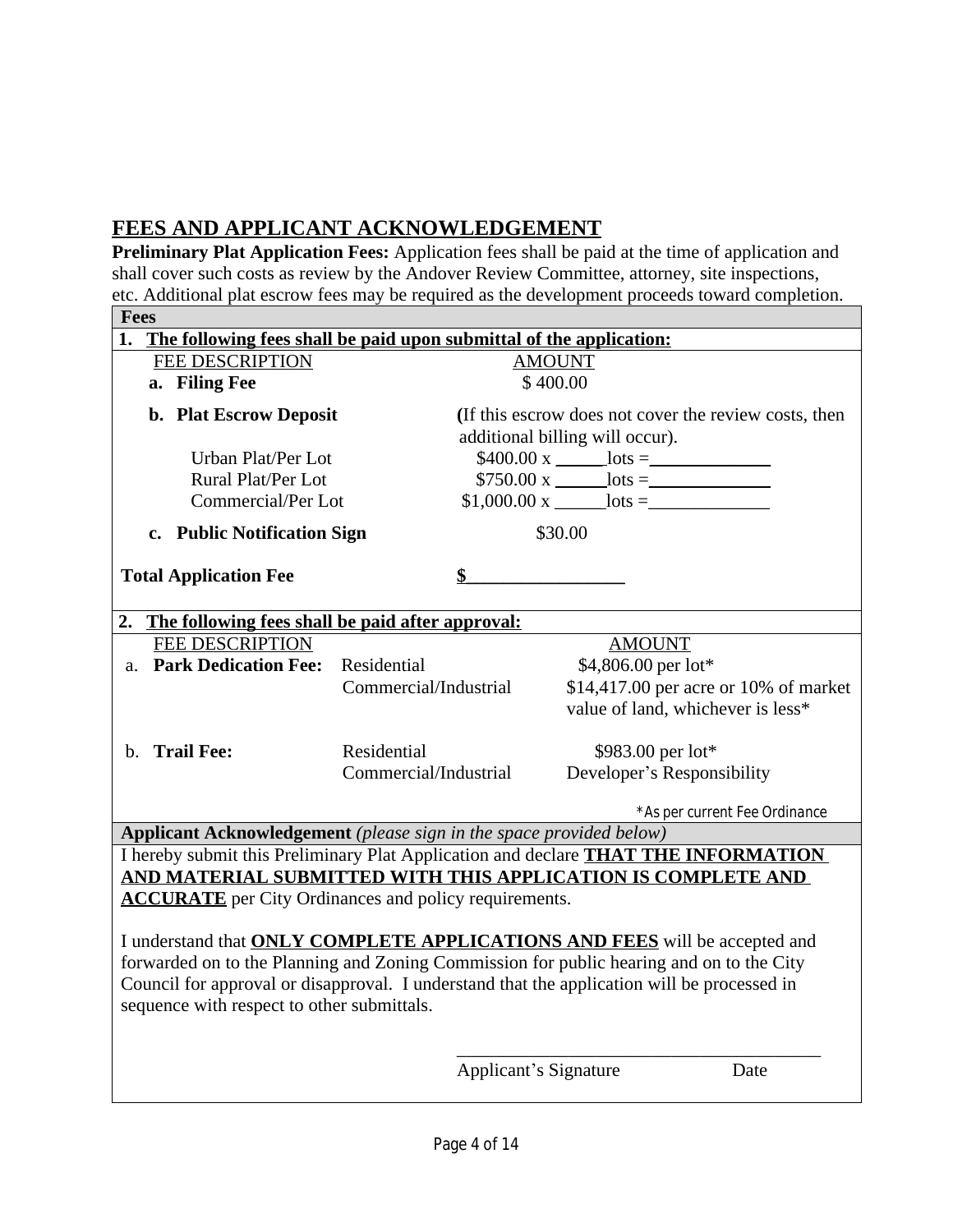| The following section is for City staff use only: |             |              |  |  |
|---------------------------------------------------|-------------|--------------|--|--|
| Fee                                               | Date Paid   | Receipt No.  |  |  |
|                                                   | 60 Day date | 120 Day date |  |  |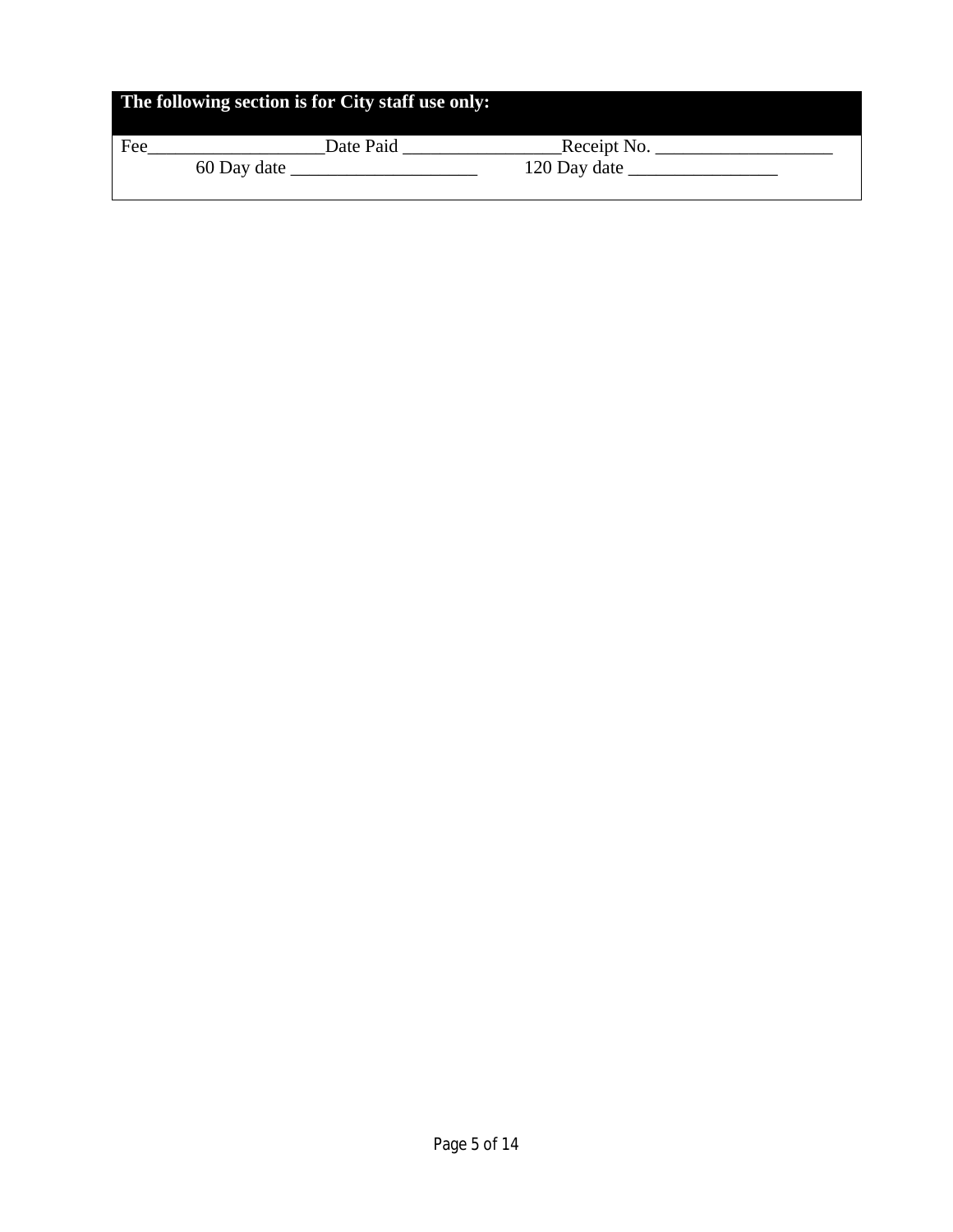

1685 CROSSTOWN BOULEVARD N.W. · ANDOVER, MINNESOTA 55304 · (763) 755-5100 FAX (763) 755-8923 · WWW.CI.ANDOVER.MN.US

# **PLAT SUBMITTAL CHECKLIST**

All Preliminary Plat submittals are reviewed for completeness using the checklist on the following pages. Incomplete applications will be returned to the applicant with staff comments on the areas that made the application incomplete within fifteen days of the submittal of the application. If the application is found incomplete, applicants will need to provide a written response to each comment along with a full set of revised drawings at the time that they submit the revised application. No public hearing for the plat will be scheduled until a complete application has been reviewed for compliance with applicable regulations.

#### *Preliminary Plat Information*

| Name of the Proposed Development: |            |    |  |  |
|-----------------------------------|------------|----|--|--|
| Date of Submittal:                |            |    |  |  |
| Complete:                         | <b>Yes</b> | No |  |  |
| <b>Review Conducted by:</b>       |            |    |  |  |

# **GENERAL REQUIREMENTS FOR PRELIMINARY PLATS**

A complete preliminary plat submittal contains:

- 1) Eight (8) full size plan sets, one (1) 11" x 17" reduction and one (1) 8" x 11" reduction of the following drawings:
	- Existing Conditions
	- Preliminary Plat
	- · Grading, Drainage, and Erosion Control Plan
	- Tree Protection Plan
- 2) Two (2) copies of the following documents:
	- Geotechnical / Soils Report
	- Storm Water Management Plan / Hydrology Report
- 3) An Abstract of Title or Registered Property Abstract, certified to date, covering the property to be subdivided.
- 4) One completed and signed copy of the Preliminary Plat Application form.

*These plans and documents must contain all the information described on the detailed requirements shown on the following pages to constitute a complete preliminary plat submittal.*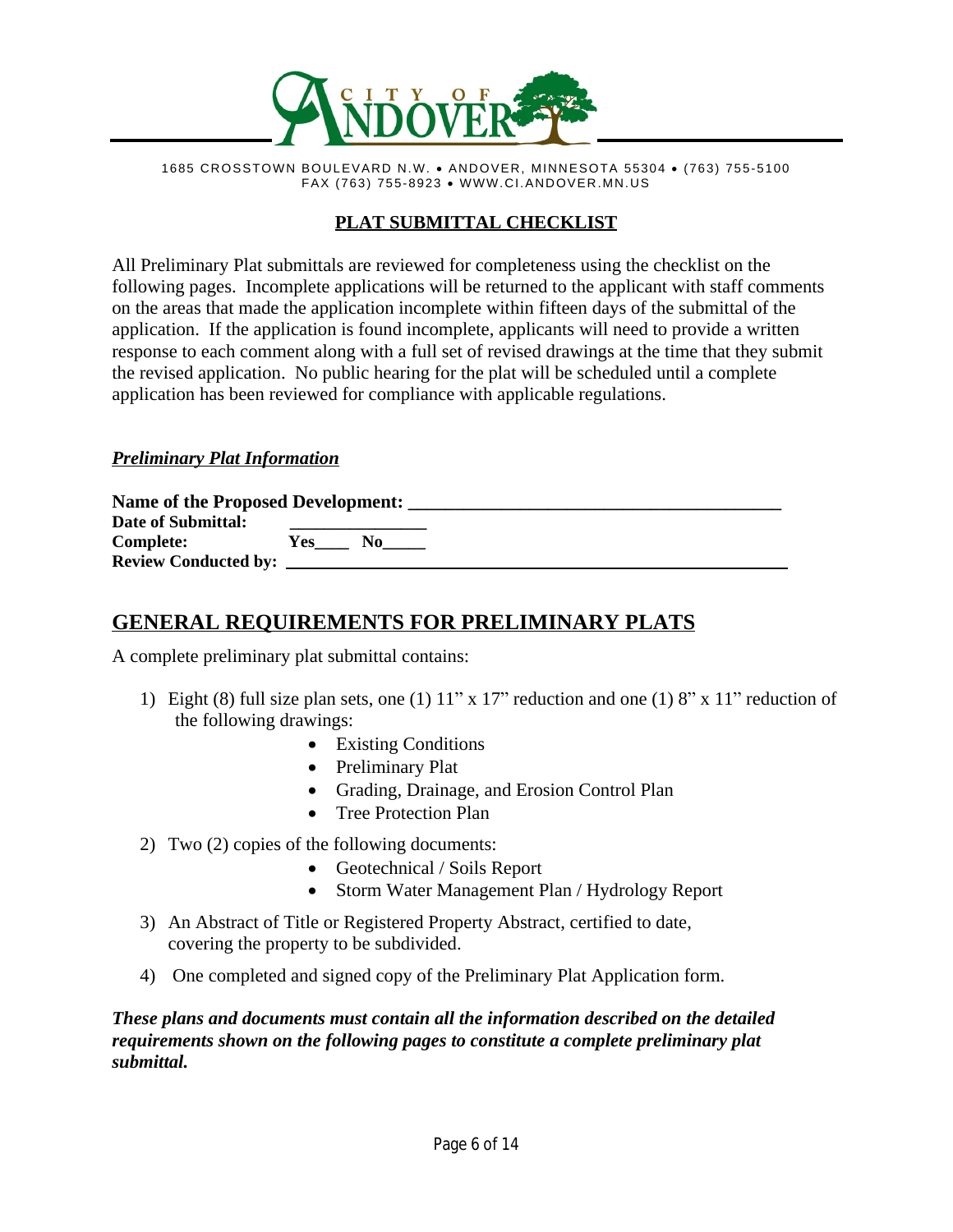# **DETAILED REQUIREMENTS FOR PRELIMINARY PLATS**

#### **A. REQUIRED ITEMS ON ALL PLAN SHEETS**

- 1) Name, appropriate certification and signature of the plan preparer. Certification by a Land Surveyor Licensed in the State of Minnesota certifying the accuracy of survey.
- 2) Date of preparation and revision(s), along with revision description.
- 3) Graphic scale no smaller than one inch to fifty feet  $(1" = 50')$ .
- 4) North arrow designated as true north.
- 5) A legend providing symbols and labels for each feature indicated on the plan sheets (on title sheet only is acceptable).
- 6) Location and names of existing / platted streets and other public ways, railroads, parks, public open spaces, and right of ways and easements.
- 7) Location of delineated wetlands and the floodplain boundary (flood fringe and floodway areas).

## **B. IDENTIFICATION AND DESCRIPTION**

- 1) A location map showing the plat location in the City. The location map shall have an approximate scale between  $1" = 1500'$  and  $1" = 2000'$  and shall be of sufficient size to locate the plat relative to the nearest County Roadways. The location map shall show the proposed street layout and the layout of all existing streets platted or un-platted, within one-half (1/2) mile of the proposed plat. The streets and roadways shall be labeled with their proposed or existing names. Adjacent platted areas shall be labeled with their plat name.
- 2) Complete and accurate list of all property owners of record and their addresses within three hundred and fifty feet (350') of the exterior boundaries of the proposed preliminary plat.
- 3) Proposed name of subdivision, which name shall not duplicate nor be alike in pronunciation to the name of any plat therefore recorded in Anoka County.
- 4) Full legal description and parcel identification number(s) of the land involved in the plat illustrated on the preliminary plat drawing and submitted in a digital format acceptable to the City.
- 5) Names and addresses of the property owner and applicant proposing subdivision of the land ("subdivider"), and the designers and surveyor of said plat. If the applicant is not the fee owner of the land, the applicant shall submit the written consent of the fee owner to the filing of the preliminary plat.

### **C. EXISTING CONDITIONS** – submit 8 full size plans, one  $(11'' \times 17'')$ , one  $(8'' \times 11'')$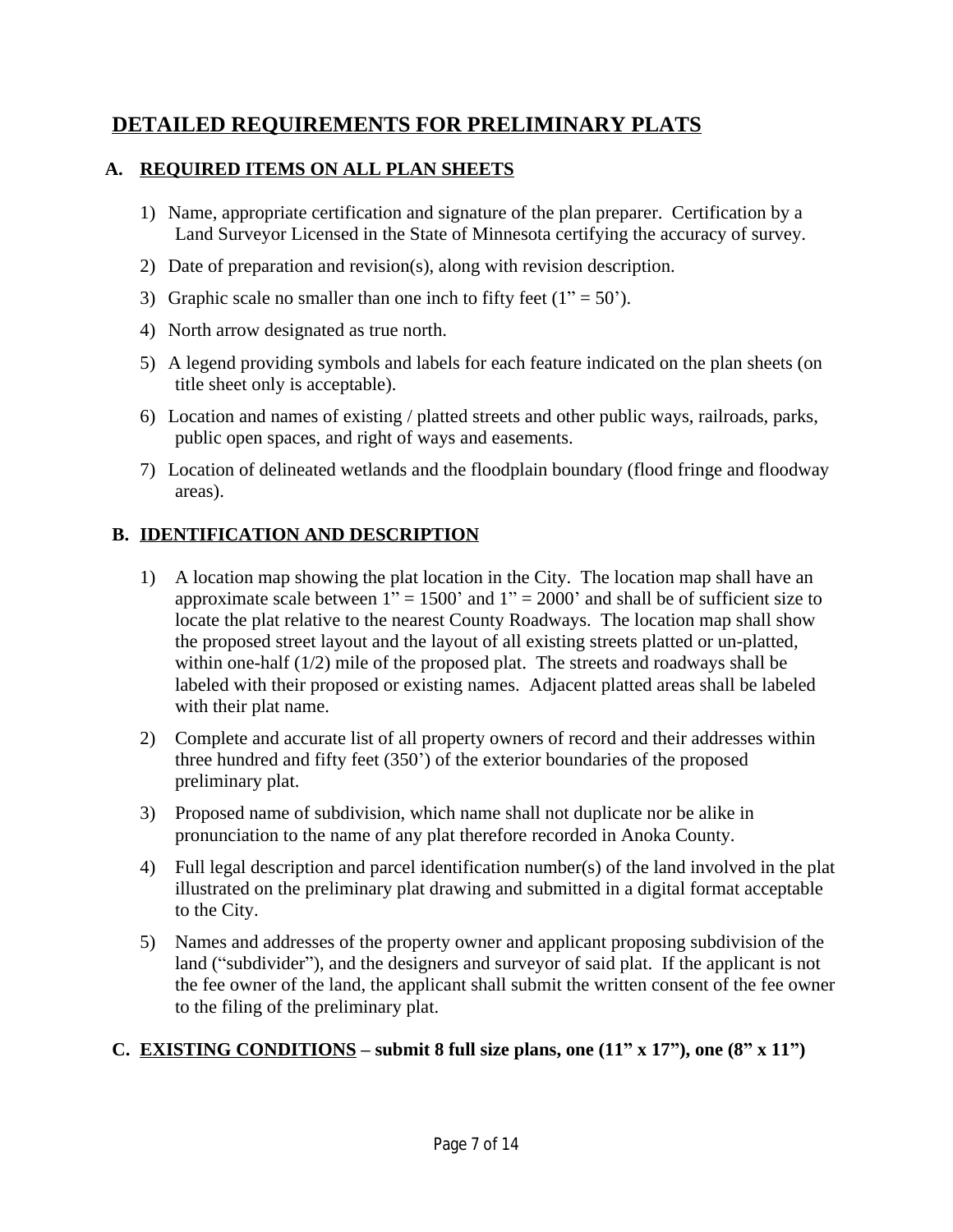- 1) A survey of boundary lines, including measured distances and angles, which shall be tied into the nearest quarter section or section line by traverse and total acreage calculated to the nearest tenth (0.1) acre.
- 2) Existing and proposed zoning classifications for tract of land in, and within, three hundred feet (300') of the preliminary plat.
- 3) Location of parks and public open spaces, all buildings and structures with notation if proposed to be removed, existing easements, rights of ways, and section and municipal boundary lines within the plat and to a distance of one hundred feet (100') beyond.
- 4) If the preliminary plat is a re-arrangement or a re-plat of any recorded plat, the lot and block arrangement of the original plat, its original name, and all revised or proposed vacated roadways shall be shown by dotted or dashed lines.
- 5) Location, and grades (where appropriate) of roadway centerlines, curb and gutter and width of existing streets (including type of surfacing), railroads, sanitary sewers, water mains, storm sewers, gas, telephone, electric, cable T.V., culverts, catch basins and manholes (including rim and invert elevations) hydrants, gate valves, significant vegetation, trees, landscaping, water courses, lakes, marshes, wetlands, rock outcrops, and any other significant physical features within the plat and to a distance of one hundred (100') feet beyond. Include a note regarding the utility quality level (refer to CI/ASCE 38-02).
- 6) Boundary lines of land within one hundred feet (100') of the proposed plat, and the name of the owner thereof, but including all contiguous landowners or controlled by the subdivider or owner of the tract proposed to be platted.
- 7) Topographic data, including contours at vertical intervals of not more than two feet (2'), except that where the horizontal contour interval is one hundred feet (100') or more, a one foot (1') vertical interval shall be shown. U.S. Geodetic survey datum shall be used for all topographic mapping where available. Include a note that all topographic data has been field verified.
- 8) Elevation of all existing property lines adjacent to the plat (field verified).
- 9) Include a note stating which firm completed the topographic survey with the date.
- 10) Identify any existing wells and septic systems on the site. Septic systems/tanks shall be crushed and removed. Add notes existing wells shall be abandoned per Minnesota Department of Health requirements.
- 11) A copy of the restrictive covenants, if any, concerning the property being platted shall be filed with the preliminary plat.

# **D. PRELIMINARY PLAT – submit 8 full size plans, one (11" x 17"), one (8" x 11")**

1) Statement of proposed use of lots; i.e., whether residential, commercial, industrial or combination thereof. If residential, state type and number of dwelling units. Furnish sufficient details for all types of usage in order to reveal the effect of the subdivision development on traffic, fire protection and density of population.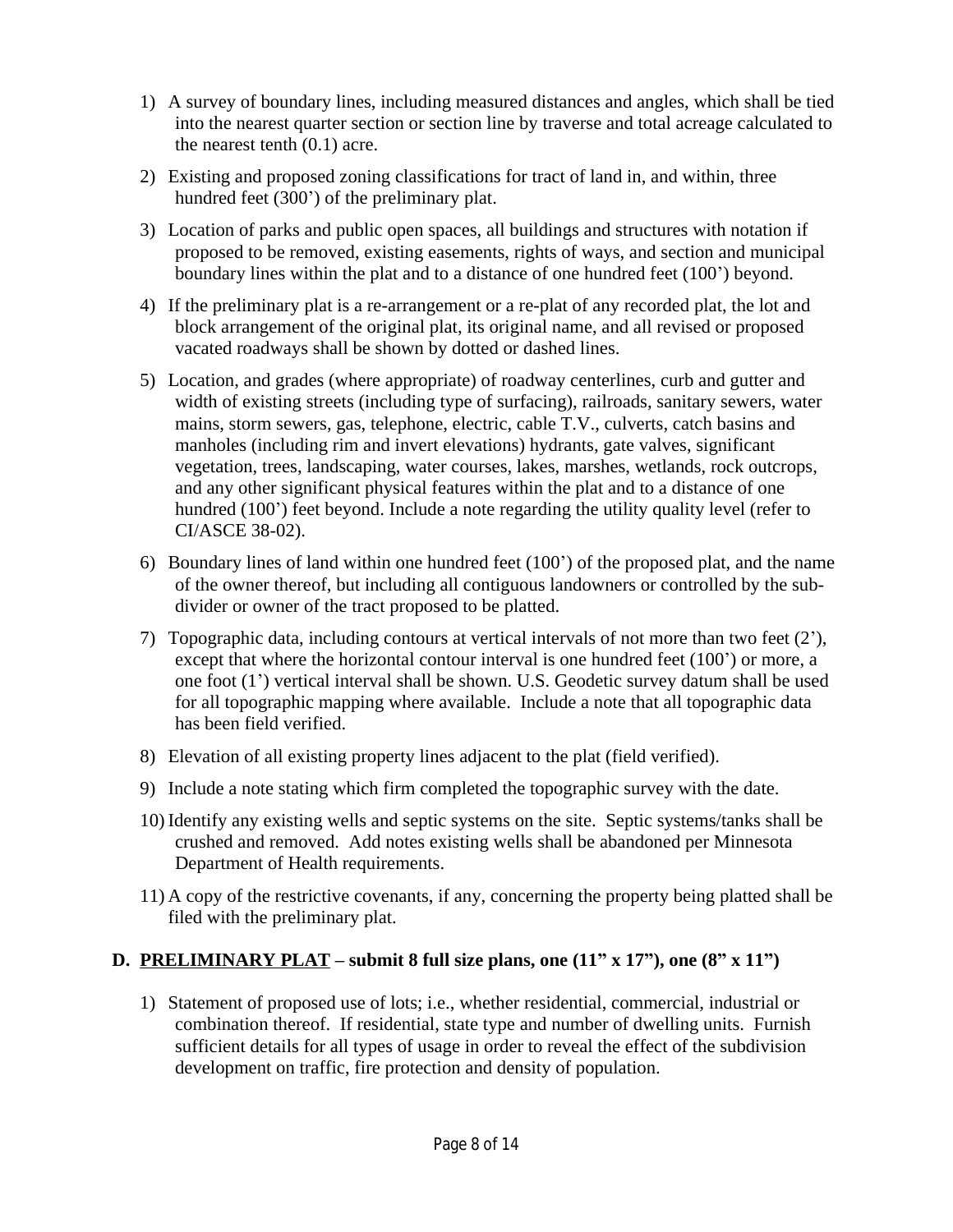- 2) Existing Flood plain management area boundaries within the plat must be indicated on the grading plan. Any areas of flood plain proposed to be removed and/or revised must also be indicated on the grading plan.
- 3) Layout of proposed streets, including street centerlines, curb and gutter and showing right-of-way widths and proposed names of streets. The name of any street heretofore used in the city or its environs shall not be used, unless the proposed street is an extension of an already named street, in which event said name shall be used.
- 4) The preliminary plat shall show the number of linear road miles within the Plat.
- 5) Plat area shall include a table showing the following items: total area, total area for each type of easement, proposed right of way, area of dedicated county road right-of-way, park area, wetland area (including 16.5-foot buffer strip), storm water pond area (including 16.5-foot buffer strip), all to be shown in square feet.
- 6) Locations and widths of proposed trails, sidewalks, trail easements, drainage and utility easements, street easements or any other type of proposed easement.
- 7) Layout of lots and blocks with numbers of each, square footage of lots and lot dimensions, including lot width displayed at the front yard setback line and lot depth through the center of the lot, scaled to the nearest foot.
- 8) Areas, other than streets, trail easements and drainage and utility easements intended to be dedicated or reserved for public use, including the size and dimensions of such areas.
- 9) Minimum front, side and rear yard building setback lines as required by the Zoning Ordinance of the City.
- 10) Whenever a portion of a tract of land is proposed for subdividing, the entire parcel shall be required to be included in the preliminary plat. A sketch plan shall also be required for all adjacent undeveloped land. Potential locations for future right-of-way and roadway extensions shall be provided.
- 11) A Tree Protection Plan (which can be shown on the grading plan) shall be required showing all information as defined by the Tree Preservation Policy as adopted by the City Council.
- 12) Proposed Landscaping and/or Screening from public roadways.
- 13) The preliminary plat shall show the location of all "Area Identification" signs. Special Use Permit for area identification signs shall be applied for in conjunction with the preliminary plat in accordance with the Zoning Ordinance.
- 14) Such other information as shall be requested by the Planning Commission or Engineer:

#### **E. GRADING, DRAINAGE AND EROSION CONTROL PLAN– submit 8 full size plans, one (11" x 17"), one (8" x 11")**

1) Show all erosion control measures as needed (silt fence, inlet protection, rock construction entrance, rip rap, etc.)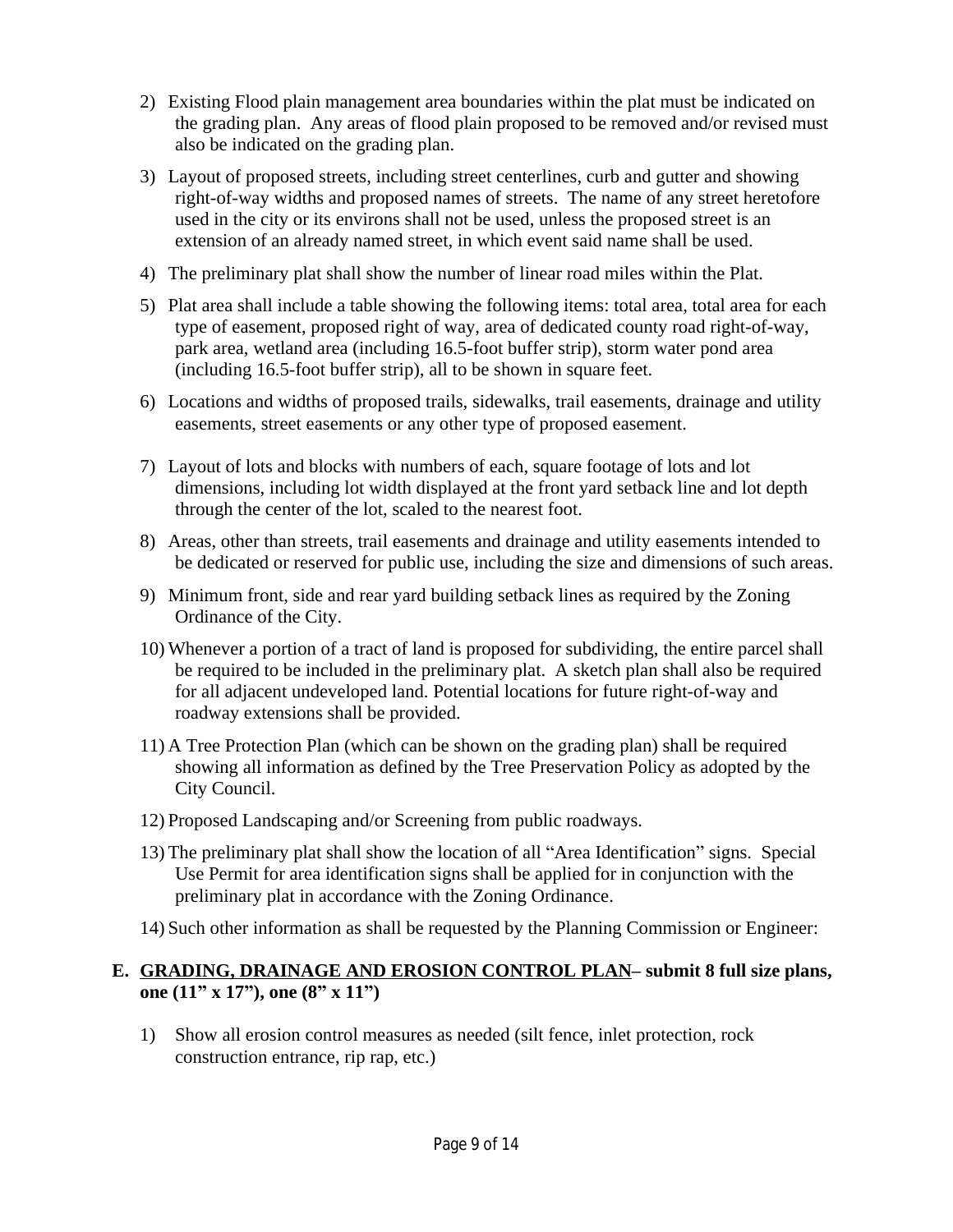- 2) Show site corner at all intersections within and into / out of the site. Base upon most restrictive of Cases IIIA, IIIB, and IIIC in the MnDOT Road Design Manual, Chapter 5, Section 2.02 (assume vehicle on minor street is stopped). Make sure there are no obstructions greater than 2 feet in height (grading and landscaping) within this corner. Also, show these on a landscape plan (if provided). Any city street that intersects with a County road shall meet the requirements of the Anoka County Highway Department.
- 3) Note on plan that developer is responsible for removing erosion control features upon establishment of permanent erosion control.
- 4) The following items shall go on the Preliminary Plat. Table with the following areas provided:
	- a) Gross Residential Area;
	- b) Wetlands, Water Bodies and Non-Stormwater Ponds (including 16.5-foot buffer);
	- c) Public Parks / Open Spaces;
	- d) Arterial Road ROW (if any);
	- e) Floodplain (excluding 2 above);
	- f) Net Residential Area;
	- g) Total Lots;
	- h) Total Units;
	- i) Net Density (units/acre);
	- j) Right of Way Area;
	- k) County Right of Way Area (if any);
	- l) Road Miles.
	- m) Calculate areas to nearest tenth of an acre (0.1). The Net Residential Area is equal to item "a" (Gross Residential Area) minus items b, c, d, and e (Wetlands, Parks/Open Spaces, Arterial Road ROW, and Floodplain).
- 5) Identify construction entrance locations and construction details.
- 6) Identify temporary erosion control measures to protect in-place and proposed storm sewer inlets. Add note stating inlet protection shall be removed by the contractor prior to winter freeze and replaced in the spring if site stabilization is not achieved, or at the direction of the City Engineer.
- 7) Identify the location of the proposed plat as either in the Coon Creek Watershed District or the Lower Rum River Watershed Management Organization.
- 8) Locations and widths of right of ways, proposed trails, sidewalks, trail easements and drainage and utility easements.
- 9) Location of all delineated wetlands and the floodplain boundary (flood fringe and floodway areas). Any areas of wetland or flood plain proposed to be removed and/or revised must be indicated.
- 10) For lots without municipal sewer, show the location of designated building pad, including a minimum of 3,600 square feet of contiguous buildable land area.
- 11) For lots served by municipal sewer, the first one hundred and ten feet (110') of each lot shall be buildable. The one hundred and ten-foot (110') buildable area must be outside of the sixteen and one half-foot (16.5') wetland buffer, above the 100-year flood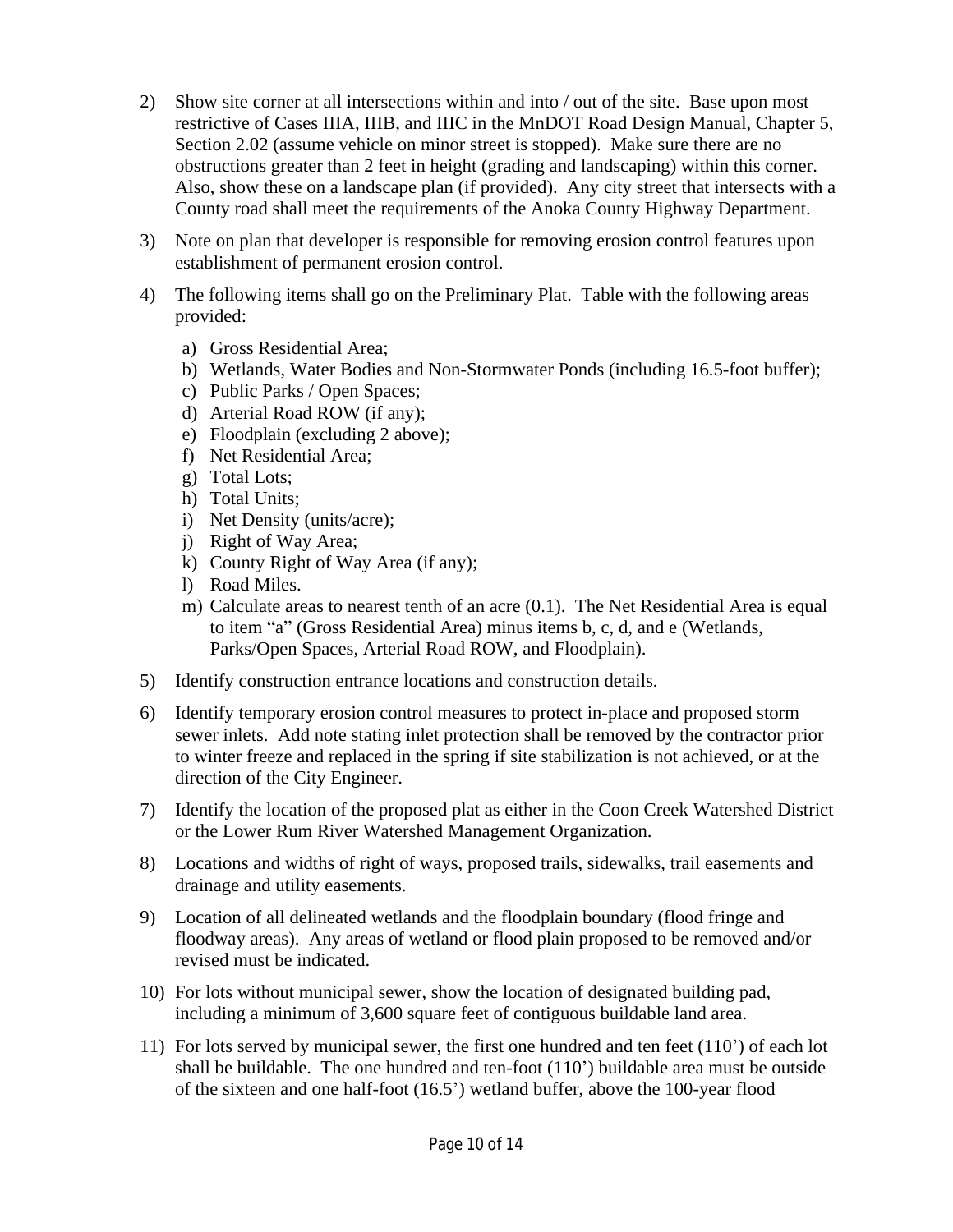elevation, and outside of any drainage and utility easements. The minimum width shall be equal to the required width of the lot for that particular zoning district. All organic material shall be removed and backfilled with granular material with no more than 5% organic material by volume.

- 12) For lots without municipal sewer, provide the location of two areas, of 5,000 square feet each, designated for the primary and secondary on-site septic drain field based on design criteria for a four (4) bedroom home and in compliance with Chapter 7080 as amended. These areas shall be shown and labeled on the grading plan and the design specifications for the drain fields shall be submitted in a report at the time of the submittal of the preliminary plat.
- 13) The buildable area of lots without municipal sewer and water shall be required to have a finished grade of at least six feet  $(6')$  above the seasonal high water mark and shall also require the lowest floor to be a minimum of three feet (3') above the seasonal high water mark (HAWL) or two feet  $(2')$  above the designated or designed one hundred (100) year flood elevation, whichever is higher.
- 14) Proposed lots with municipal water and sewer shall provide a lowest floor at least three feet (3') above the seasonal high-water mark or two feet (2') above the designated or designed one hundred (100) year flood elevation, whichever is higher.
- 15) Existing contours (dashed lines) and proposed contours (solid lines) at vertical intervals of not more than two feet (2'); except, that where the horizontal contour interval is one hundred feet (100') or more, a one-foot (1') vertical interval shall be shown. Maximum slope shall be four to one (4:1) with a note to this effect in the legend or as approved by the City Engineer.
- 16) Watercourses, lakes, delineated wetlands, wooded areas, rock outcrops, drainage tile, and other significant physical features shall be shown.
- 17) For all ponds and wetlands, label NWL, NGWL, and 100-year HWL.
- 18) Show proposed storm sewer system, including outlet control structures with details.
- 19) Include a note indicating maximum slopes shall be four to one (4:1).
- 20) Minimum grades in pervious areas should be two percent (2%), particularly rear yards. If two percent (2%) cannot be achieved, it will be necessary to show intermediate proposed finish grade elevations which must be staked for final grading. Show drainage arrows to depict flow direction.
- 21) Two (2) vehicle maintenance accesses for each ponding area with twenty-foot (20') easements, 10:1 maximum slope.
- 22) On urban plats, a development plan identifying each lot shall show proposed elevations along all lot lines or any additional location as deemed necessary by the Engineer and shall be submitted and accepted by the City prior to the issuance of building permits.
- 23) All proposed lots shall be shown in a table labeled "Lot by Lot Tabulation" containing:
	- a) Lot number
	- b) Block number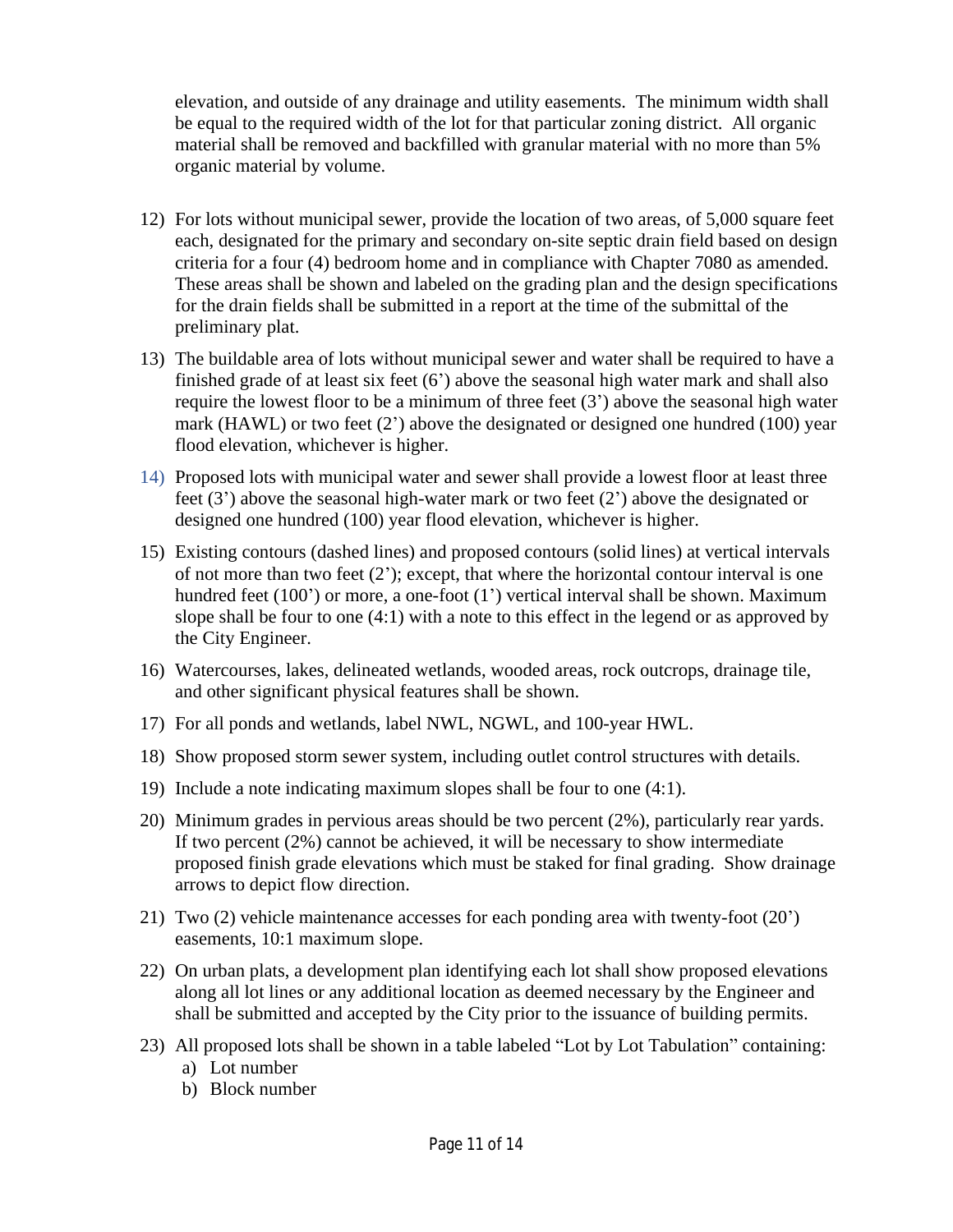- c) House Type
- d) Top of Curb Elevation at Driveway
- e) Garage Floor Elevation
- f) Driveway Grade (%)
- g) Low Floor Elevation
- h) Lookout Elevation
- i) Lowest Opening Elevation
- j) 100-year HWL
- k) Emergency Overflow Elevation
- l) Highest Anticipated Water Level (including normal water level and normal groundwater level (if applicable) and proposed house configuration.
- m) If some of these items do not apply, then put *"N/A"* by that item in the table.
- 24) A temporary sixteen and a half-foot (16.5') wetland buffer shall be shown adjacent to the delineated edge of all wetlands and the normal water level of all storm water ponds.
- 25) Show proposed location for mailbox clusters. They shall be on one side of the street only and away from public utilities that are proposed on lot lines (hydrants, storm sewer, etc.)
- 26) Label Emergency Overflows for all low points in the street. Overflows between lots shall not be higher than six inches  $(6)$  above the top of curb. If the street is being used, it shall be clearly labeled as such and water should be pooled no more than six inches (6") above the top of curb at the low point in the roadway prior to having an overflow.
- 27) Need to identify Custom Grade (CG) lots where appropriate and label as such on all sheets as appropriate.
- 28) Label all proposed street grades, low point and high point stations and elevations, vertical curve lengths, label radii (20' min at intersections, 30' into cul-de-sac and at country roads).

# **F. TREE PROTECTION** – submit 8 full size plans, one  $(11'' \times 17'')$ , one  $(8'' \times 11'')$

- 1) A Tree Protection Plan (which can be shown on the grading plan) shall be required showing all information as defined by the Tree Preservation Policy as adopted by the City Council.
- 2) On areas of proposed tree protection, ensure that proposed grades are going to stay the same (no cuts and fills) and no rapid grade changes, which may cause too much damage to saved trees and ultimately require removal instead of preservation.
- 3) Ensure that all the tree protection areas out of areas that would require removal, including critical easements and right of ways.
- 4) Identify areas of custom grading (CG) for tree protection.
- 5) Use a symbol denoting suitable tree protection, such as orange silt fence or tree protection fence shown around the tree protection areas.

# **G. LANDSCAPING PLAN** – submit 8 full size plans, one  $(11^{\degree} \text{ x } 17^{\degree})$ , one  $(8^{\degree} \text{ x } 11^{\degree})$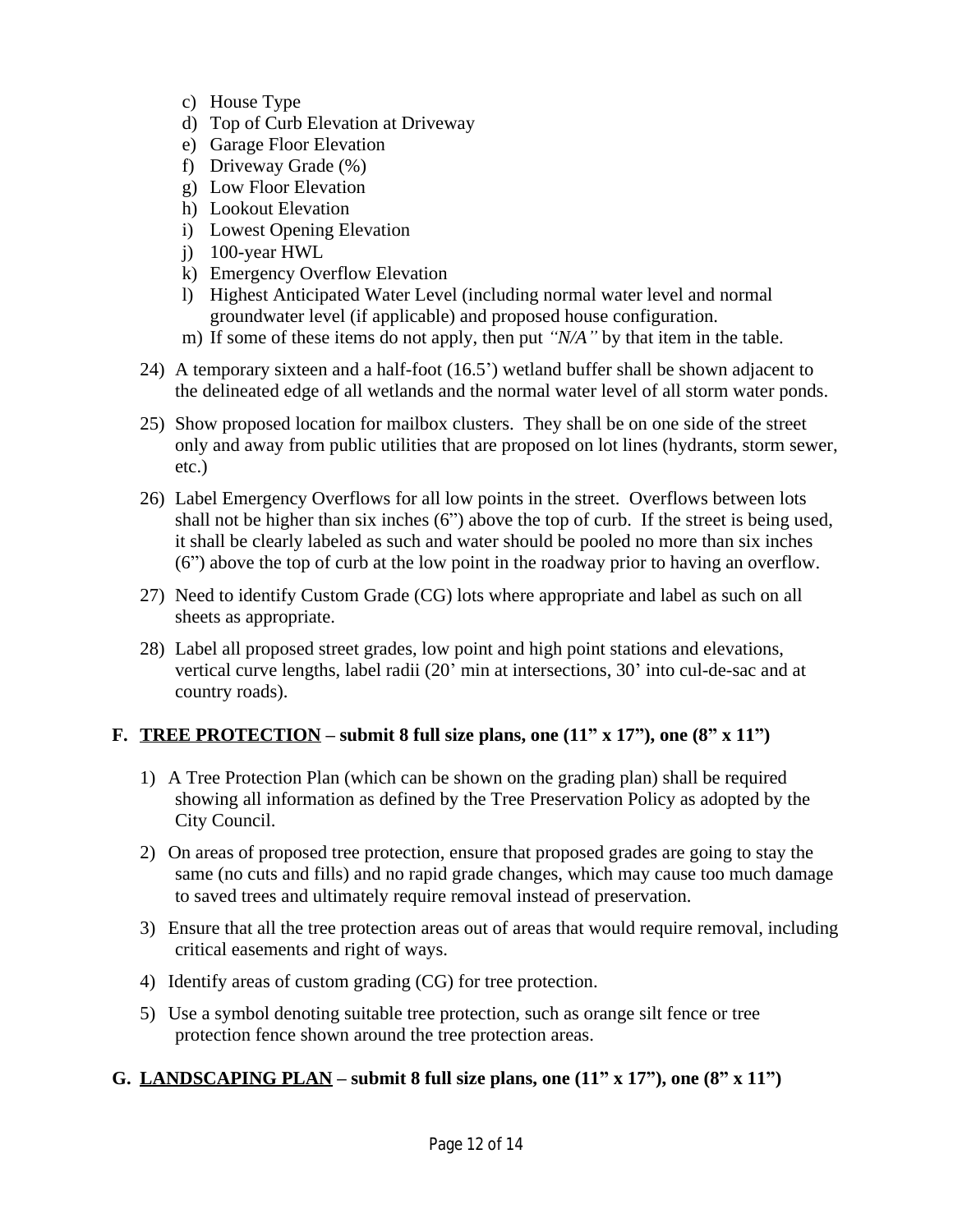- 1) A Landscape Plan showing proposed landscaping and/or screening from public roadways for double frontage lots, Planned Unit Developments (PUD's), and urban lots that abut permanently rural areas, as required by City Code 11-3-1-F.
- 2) The Landscape Plan should incorporate trees and shrubs from the list of recommended trees and shrubs in the City of Andover.
- 3) The species should be native and/or suitable to the region. The species should also be suitable to tough, urban conditions.
- 4) The Landscape Plan should incorporate a variety of different species, taking diversity into consideration and the plan should fit with existing landscaping.
- 5) The design should allow for adequate spacing of plant material and species should be planted in locations where they fit.
- 6) The Landscape Plan should have a layout which allows for easy maintenance.
- 7) Planting details should be per City specifications.
- 8) Plant materials shall be planted outside of all easements, rights of ways, and sight triangles.

### **H. GEOTECHNICAL / SOILS – (submit 2 copies)**

- 1) Two (2) signed and bound geotechnical reports with recommendations.
- 2) SCS soil types.
- 3) Highest anticipated water level (for each boring)
- 4) Existing ground water level (for each boring)
- 5) Relate elevations to actual elevations, not assumed elevations.
- 6) Soil borings to a minimum depth of 25 feet with logs.

### **I. STORMWATER MANAGEMENT PLAN/ HYDROLOGY – (submit 2 copies)**

- 1) Two (2) signed and bound copies of the Stormwater Management Plan (Hydrology Report)
- 2) Plan meets the requirements of Water Resource Management Plan Developer's Requirements handout and/or requirements of appropriate watershed management organization or watershed district.
- 3) Stormwater modeling shall use NOAA Atlas 14 precipitation data. The NRCS MSE 3 rainfall distribution shall be used for modeling.